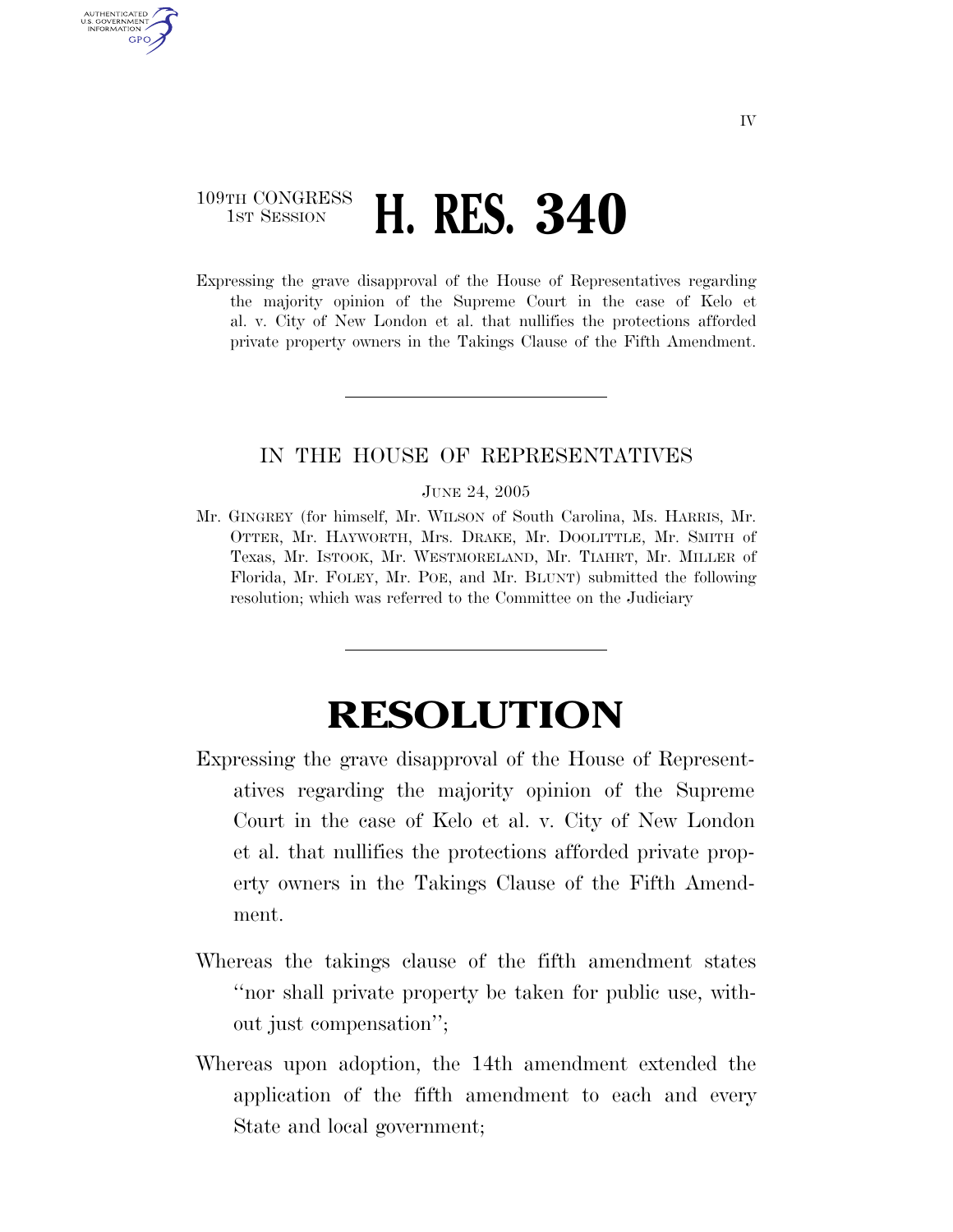- Whereas the takings clause of the 5th amendment has historically been interpreted and applied by the Supreme Court to be conditioned upon the necessity that Government assumption of private property through eminent domain must be for the public use and requires just compensation;
- Whereas the opinion of the majority in Kelo et al. v. City of New London et al. renders the public use provision in the Takings Clause of the fifth amendment without meaning;
- Whereas the opinion of the majority in Kelo et al. v. City of New London et al. justifies the forfeiture of a person's private property through eminent domain for the sole benefit of another private person;
- Whereas the dissenting opinion upholds the historical interpretation of the takings clause and affirms that ''the public use requirement imposes a more basic limitation upon government, circumscribing the very scope of the eminent domain power: Government may compel an individual to forfeit her property for the public's use, but not for the benefit of another private person'';
- Whereas the dissenting opinion in Kelo et al. v. City of New London et al. holds that the ''standard this Court has adopted for the Public Use Clause is therefore deeply perverse'' and the beneficiaries of this decision are ''likely to be those citizens with disproportionate influence and power in the political process, including large corporations and development firms'' and ''the government now has license to transfer property from those with fewer resources to those with more''; and
- Whereas all levels of government have a Constitutional responsibility and a moral obligation to always defend the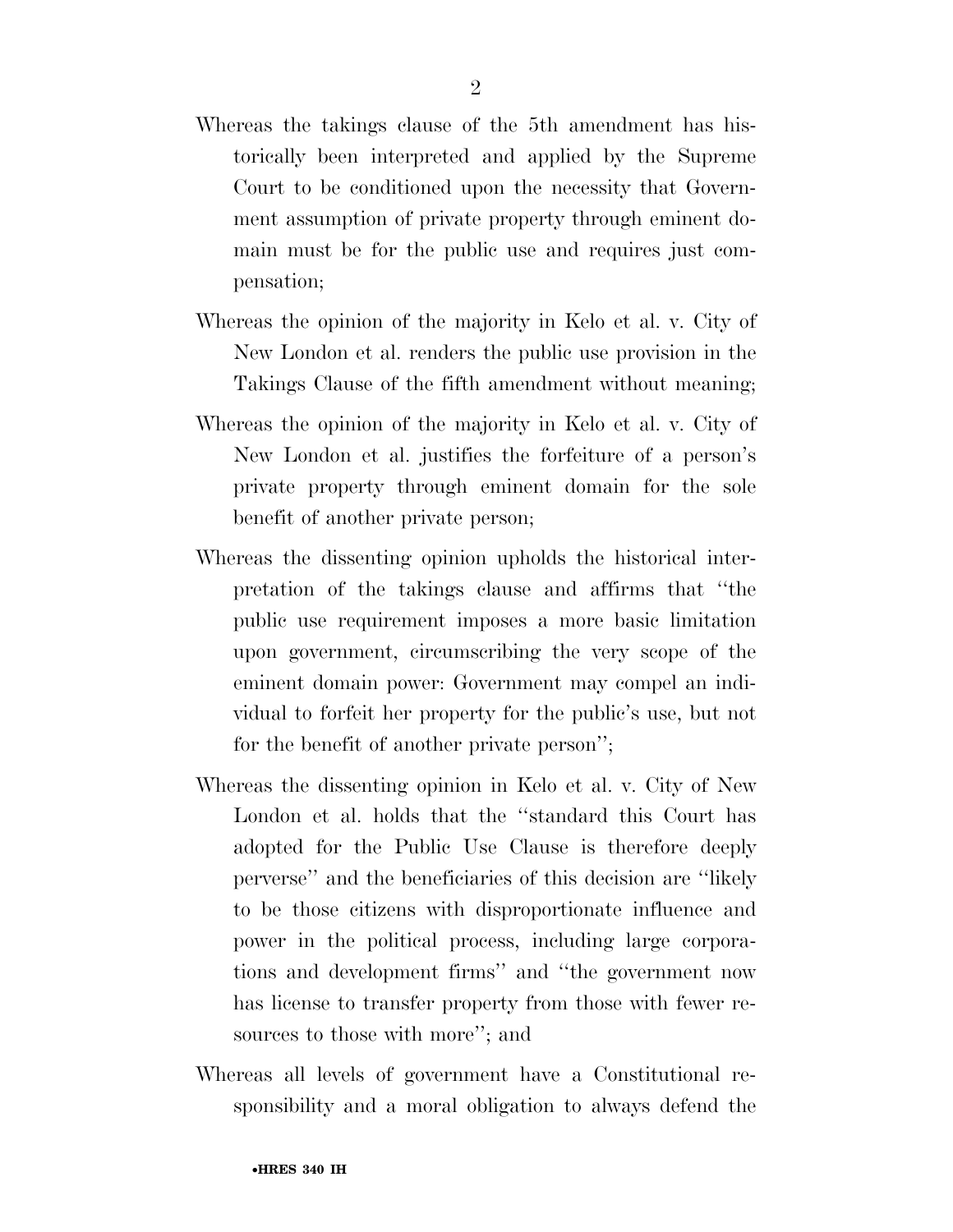property rights of individuals and to only execute its power of eminent domain for the good of public use and contingent upon the just compensation to the individual property owner: Now, therefore, be it

 *Resolved,* That— 2 (1) the House of Representatives— (A) disagrees with the majority opinion in Kelo et al. v. City of New London et al. and its holdings that effectively negate the public use requirement of the takings clause; and (B) agrees with the dissenting opinion in Kelo et al. v. City of New London et al. in its upholding of the historical interpretation of the takings clause and its deference to the rights of individuals and their property; and (2) it is the sense of the House of Representa- tives that— (A) State and local governments should only execute the power of eminent domain for 16 those purposes that serve the public good in ac-17 cordance with the fifth amendment; (B) State and local governments must al-

 ways justly compensate those individuals whose property is assumed through eminent domain in accordance with the fifth amendment;